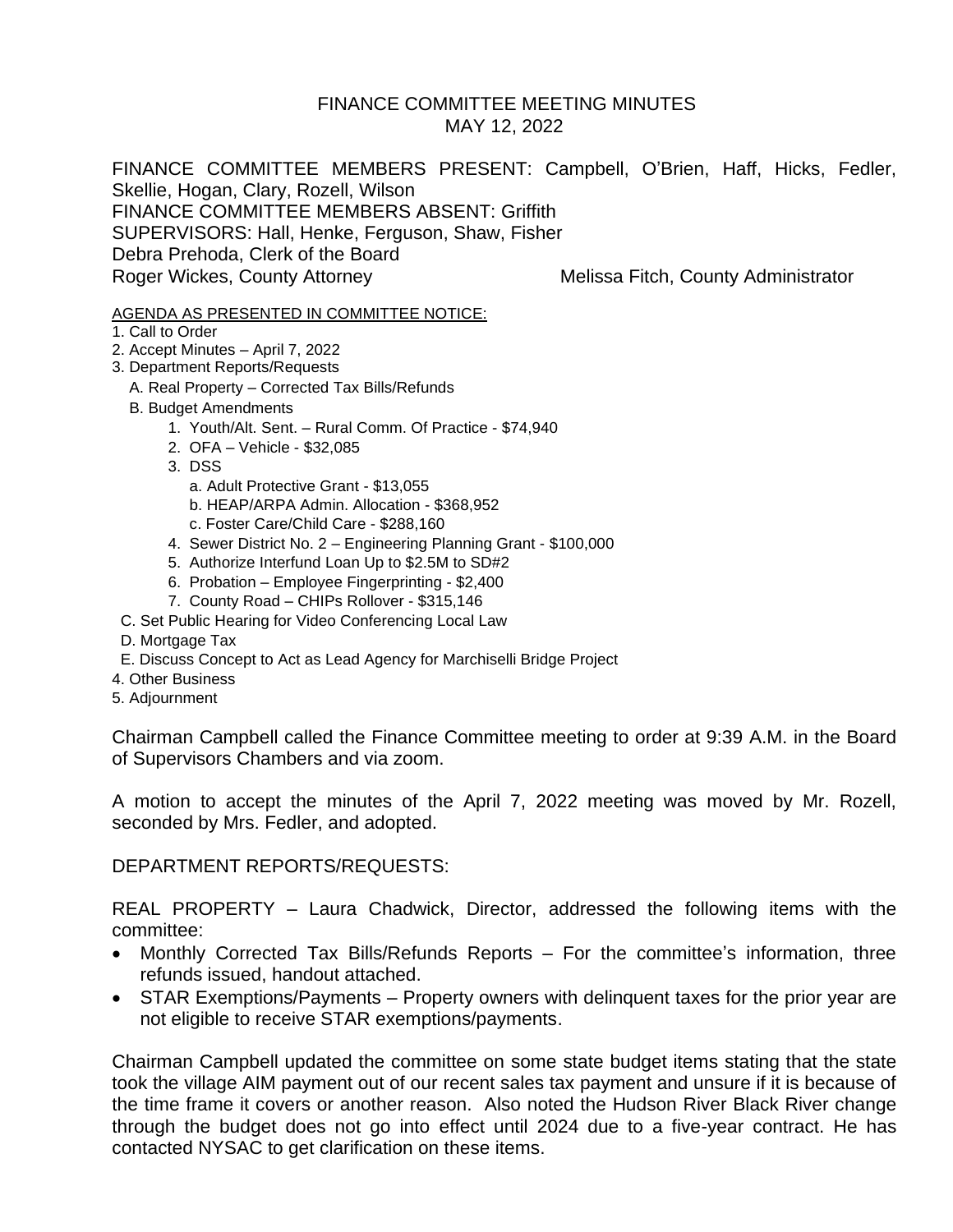BUDGET AMENDMENTS: Handouts attached.

- Rural Community of Practice Grant Alternative Sentencing A motion to amend Youth Bureau budget to recognize Rural Communities of Practice Phase III Grant funds to provide programming in both Warren and Washington counties for youth at risk in the amount of \$74,940 was moved by Mrs. Clary, seconded by Mrs. Fedler, and adopted.
- Vehicle Purchase Office for the Aging A motion to amend Office for the Aging budget to purchase a utility vehicle for the nutrition program transferring funds between contractual and equipment in the amount of \$32,085 was moved by Mr. Wilson, seconded by Mrs. Fedler, and adopted.
- Department of Social Services:
	- $\circ$  Adult Protective Grant \$13,055 A motion to amend the Department of Social Services budget to recognize Adult Protective Services grant, 100% federal funds, made available through the American Rescue Plan Act of 2021, to provide goods and services to older adults in the amount of \$13,055 was moved by Mr. O'Brien, seconded by Mrs. Fedler and Mr. Wilson, and adopted.
	- o HEAP/ARPA Administration Allocation \$368,952 A motion to amend the Department of Social Services budget for Home Energy Assistance Program (HEAP) Administrative allocation, funding related to the American Rescue Plan, for technology upgrades, office furniture for interview rooms and replace various office equipment in the amount of \$368,952 was moved by Mrs. Fedler, seconded by Mrs. Clary, and adopted.
	- $\circ$  Foster Care/Child Care \$288,160 A motion to amend Department of Social Services budget for foster care and child care allocated from the American Rescue plan for outreach, recruitment and training for foster care services and outreach and training for regulated home daycare in the amount of \$268,160 was moved by Mrs. Clary, seconded by Mrs. Fedler and Mr. O'Brien, and adopted.
- Engineering Planning Grant Sewer District \$100,000 A motion to amend 2022 Sewer District No. 2 budget to carryforward 2021 unspent NYS Department of Environmental Conservation Engineering Planning Grant funding in the amount of \$100,000 was moved by Mr. O'Brien, seconded by Mr. Wilson, and adopted.
- Authorize Interfund Loan Up to \$2.5M to Sewer District #2 A motion to authorize interfund loan from the General Fund to Capital Project No. 114 – Sewer District No. 2 Long Term Control Plan to be repaid upon receipt of the funds from the State Revolving Loan fund program together with interest to be charged for payment of bills due before the financing is in place in the amount of \$2.5M was moved by Mr. O'Brien, seconded by Mr. Wilson and Mrs. Fedler, and adopted.
- Employee Fingerprinting Probation A motion to amend 2022 budget transferring funds between line items to have all employees in the department properly fingerprinted in the amount of \$2,400 was moved by Mr. O'Brien, seconded by Mr. Wilson, and adopted.
- CHIPs Carryover Funds A motion to amend County Road fund budget to carryover remaining 2021 Consolidated Highway Improvement program funds in the amount of \$315,146 was moved by Mr. Skellie, seconded by Mr. Rozell, and adopted.

SET PUBLIC HEARING FOR VIDEO CONFERENCING LOCAL LAW – A motion to set time and place for a public hearing on Introductory Local Law C of 2022, a local law authorizing the use of video conferencing for committee meetings and meetings of the Washington County Board of Supervisors, was moved by Mr. O'Brien, and seconded by Mr. Rozell. Discussion. The County Attorney stated this is basically what is in the state law. This local law requires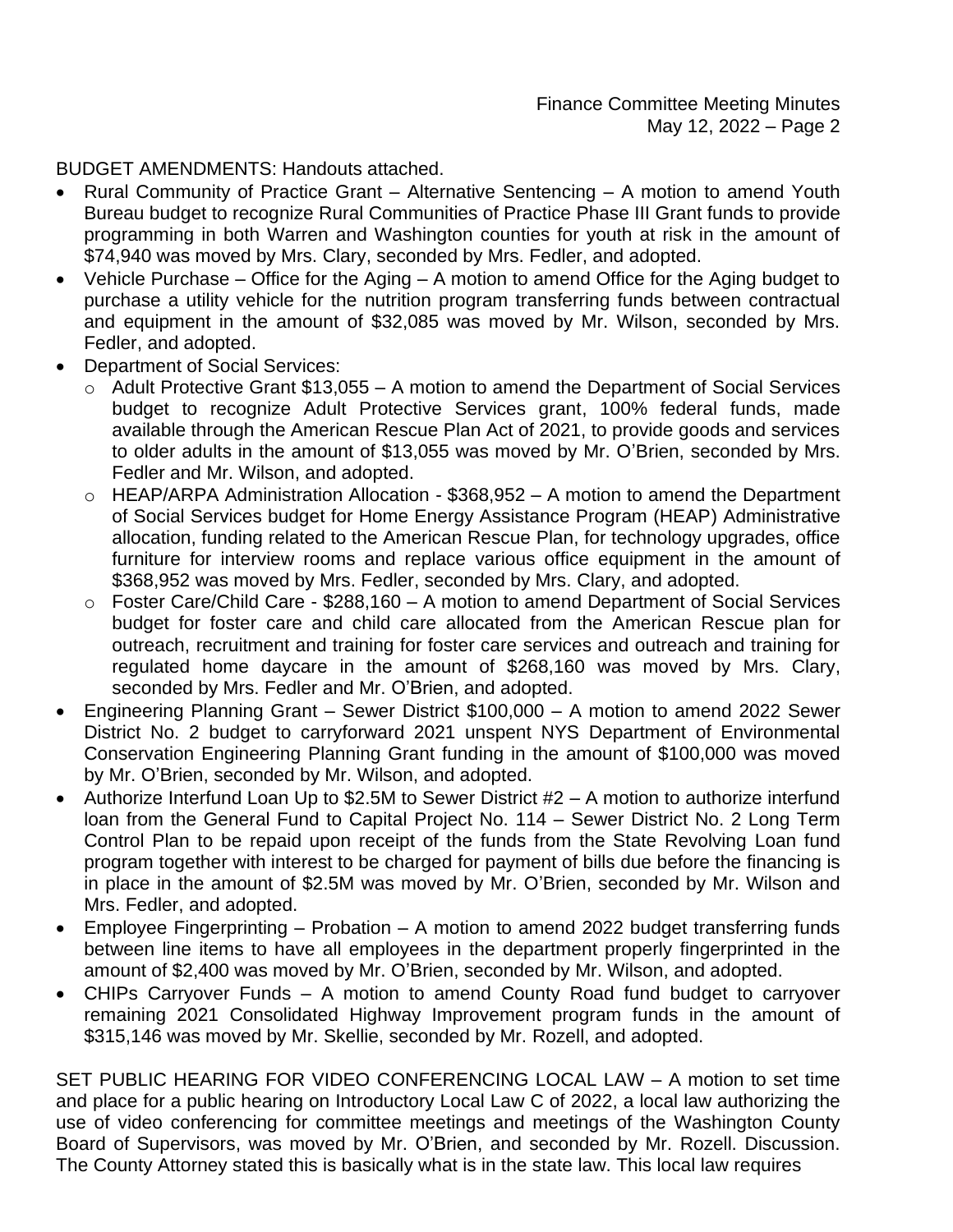the Board to set up a policy and need to determine what constitutes extraordinary circumstances and who decides that listing the Chairman of Board and Chairman of the committee. The quorum of the committee will need to be present, in the room, and other committee members can participate through teleconference if the quorum is present and they meet the extraordinary circumstances. The public can attend the meetings here at the Municipal Center. The policy must address videoconferencing. There are very few extraordinary circumstances. The County Attorney stated the whole point of this is a quorum present in a public place and then if you have an extraordinary circumstance you can video in and vote as long as there is a quorum. He stated there should be a record of what that extraordinary circumstance is. Also, this local law addresses members of the body and members of the committee and everyone else who are not members of the committee are in the opinion of the Committee on Open Government no different from the general public. If there is no provision for public speaking then you do not have to provide provision for anybody but members who are duly qualified to participate and if you allow non-members of the committee to speak then you have to provide an opportunity for everybody to speak and comment at the meeting. Mr. Haff thinks it should be rewritten to that if the member cannot be present period not extraordinary circumstances. He does not want somebody to decide because that makes us not equal anymore. The County Attorney stated the only words that were changed from the state statue is the part where the Chairman or Committee Chairman decides otherwise this is the language in the state statute and it cannot be changed by us. The only wiggle room in this is the who decides part. Extraordinary applies if you are not in a public place, if a Supervisor was at the town hall accessible by the public and that was properly noticed then they could attend and vote via teleconference. A motion to remove the last sentence in section 3 "Said extraordinary circumstances will be determined by the Chairman of the Board of Supervisors and/or the Chairman of the Committee in the case a committee meeting" was moved by Mr. Haff and seconded by Mr. Hogan. Discussion. There is currently no local law that this proposed law is replacing. The State said you can do this but only if you have passed a local law saying you can do it; adopt local law and a policy. The policy will be addressed at the Government Operations Committee meeting. This change was adopted in the NYS budget with sixty days to comply. Currently operating under the Governor's executive order until May 15<sup>th</sup> when it will expire or it could be extended. The motion to remove the last sentence in section 3 "Said extraordinary circumstances will be determined by the Chairman of the Board of Supervisors and/or the Chairman of the Committee in the case a committee meeting" was moved by Mr. Haff, seconded by Mr. Hogan, and adopted. The motion to set time and place for a public hearing on Introductory Local Law C of 2022, a local law authorizing the use of video conferencing for committee meetings and meetings of the Washington County Board of Supervisors was moved by Mr. O'Brien, seconded by Mr. Rozell, and adopted.

### MORTGAGE TAX:

- Disbursement Report for the period ending March 31, 2022, included in attached handout.
- Amend Budget for Supplemental Resolution K in attached handout.
- A motion to approve Supplemental Mortgage Tax disbursements and Mortgage Tax Warrant was moved by Mr. Wilson, seconded by Mrs. Fedler, and adopted.

EXECUTIVE SESSION: A motion to enter an executive session to discuss collective negotiations under the Taylor Law was moved by Mrs. Fedler, seconded by Mr. O'Brien, and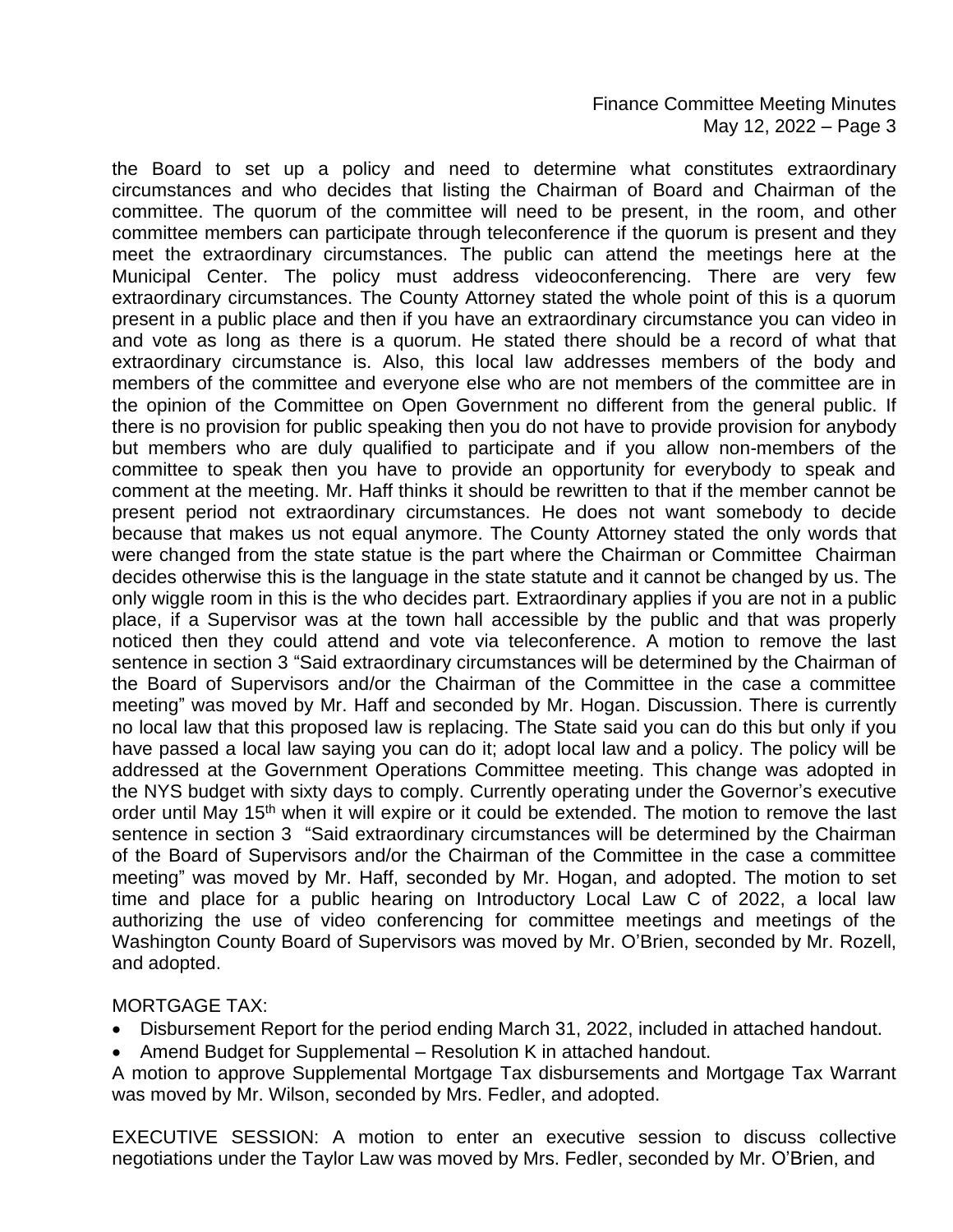adopted. A motion to return to regular session was moved by Mr. O'Brien, seconded by Messrs. Rozell and Wilson and Mrs. Fedler, and adopted. No action was taken in the executive session.

A motion to ratify agreement with the Correction Officers Association was moved by Mr. Wilson, seconded by Mr. O'Brien and Mrs. Fedler, and adopted. Mr. Haff opposed.

DISCUSS CONCEPT TO ACT AS LEAD AGENCY FOR MARCHISELLI BRIDGE PROJECT (IDA Bridge Project at former Dewatering Facility Site) - The Superintendent of Public Works addressed the committee. Regarding this project, she stated that lead agency in the eyes of NYS DOT means nothing different than any other federal aid project that we do. The federal aid project process would remain the same with the County making payments as required and after checking with the state to see if there was another way for payments to be made they stated no and that the process would remain the same. If the County was lead agency it would be like a typical County project. She has not had a chance to talk with the Treasurer but understands there are a number of ways that the County could cash flow the project and have the IDA provide funding to the County. The County Attorney stated the Treasurer is in discussions with the NYS Comptroller's Office about this and he has a call into the Counsel's office so they can double check on how funds can flow. Mr. Hogan asked if there was still a tax obligation due on that property owned by the IDA down at the former dewatering facility site. Chairman Campbell confirmed there are delinquent taxes due. A motion to suspend any discussion going further until those tax obligations have been met was moved by Mr. Hogan and seconded by Mr. Hicks. Discussion. Mr. O'Brien stated there are no tax obligations on that road. Mr. Hogan stated the County is owed almost a million dollars in tax obligations by the IDA at this time. Mr. O'Brien stated that was correct. Mr. Hogan stated under no circumstances should we be entertaining the idea of serving as lead agency to an organization that owes the County a million dollars at this point and shows no evidence of looking to pay that in the near future. Mr. Haff also has a problem with this and going back to the federal grant funding and doesn't know if that is against the law to give funding to somebody, an agency, that is delinquent in their property tax. Mr. Haff said this is not a public road because Mr. O'Brien has said he would make it open to the public and there is huge difference between public road and a road open to the public. Mr. Haff asked if other projects are going to take a back seat because we are limited to maybe two to four projects at a time and we have to wait for this bailey bridge to get cleared out before another real public road project comes on the list. The DPW Superintendent stated indirectly yes. The Transportation Improvement Program (TIP) is a multi-year program of transportation projects done every five years and everyone puts in their wish list to the Adirondack Glens Falls Transportation Council (A/GFTC) and everyone gets their first wish. There is one project for Washington County that is not getting funded because the TIP ran out of money. The County is not mandated to do this project for the IDA. Chairman Campbell stated this property has been widely discussed for years and whether or not we want to do something down there, a new bridge is needed and this is an avenue to get a new bridge and get it paid for and yes the taxes need to be paid and the IDA is working on that. Mr. Haff stated why would be put a private bridge on our list ahead of a public bridge. Chairman Campbell stated for economic development someone has to invest for that to happen and we have a partner with money. Mr. Haff stated the IDA is delinquent in their taxes up to almost \$1M. For the IDA to get the bridge on the TIP they had to open the road to the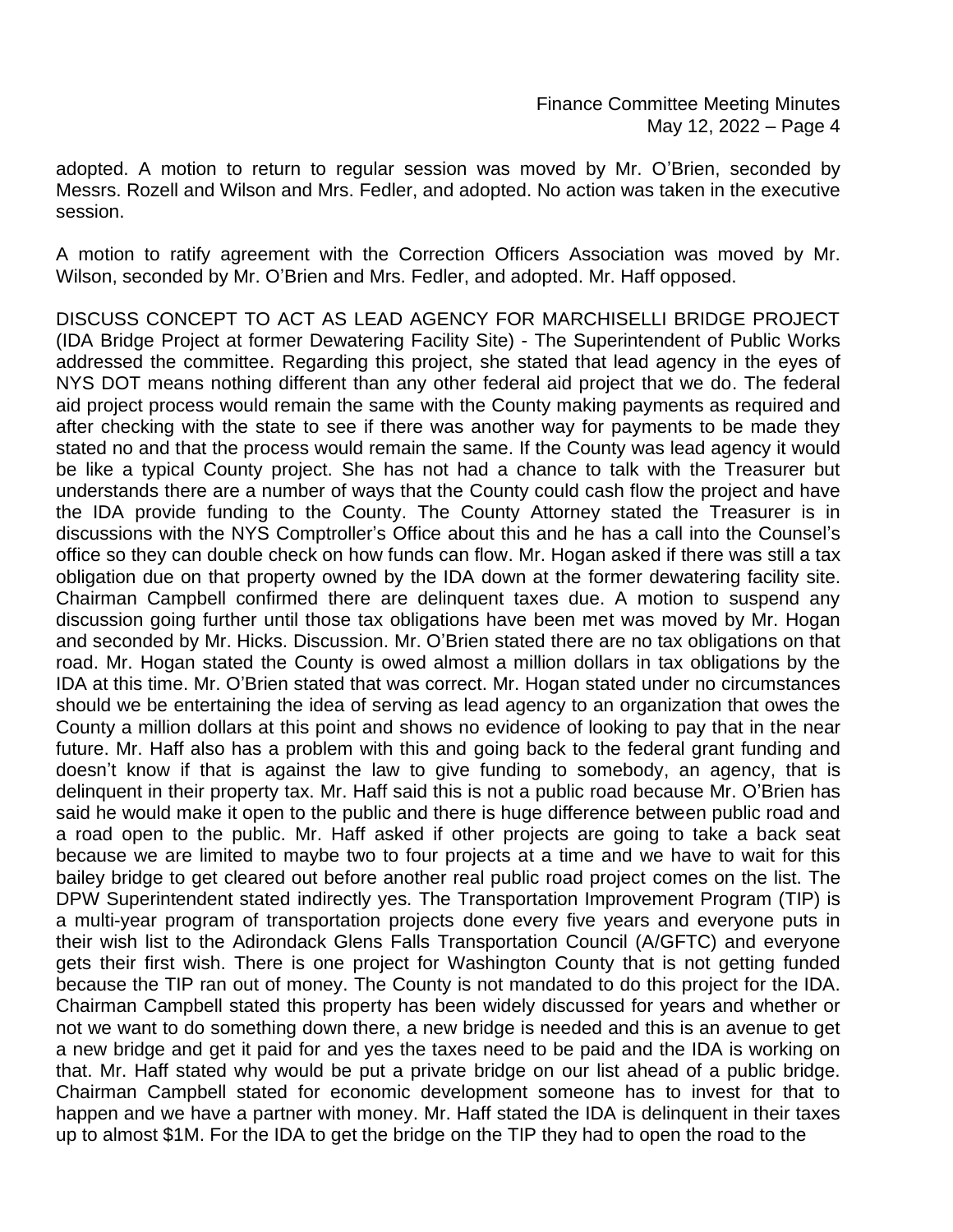public and they did. The town of Fort Edward has agreed to take the balance of the road as soon as the paperwork gets done. Mr. O'Brien read a section of NYS Highway law about the definition of a private road and the IDA has committed to public use of the road and NYS DOT has recognized that commitment as a public road. He stated the discussion is not about whether or not this is a public road because by law this is a public road. Mrs. Fedler asked why the County has to be lead agency when the IDA can apply for these TIP projects. The DPW Superintendent stated the IDA can be the lead agency and go through the process of hiring a consultant to design then hire for construction but Mr. O'Brien did some research and found out that if the IDA does that they do not get Marchiselli aid and the Superintendent believes that is why he wants the County to be lead agency. Mr. Hogan feels it troubling that IDA members can vote on both sides of this matter and referred back to his motion as to why is this discussion happening when the IDA has unpaid taxes. Chairman Campbell stated he is talking on behalf of the County not the IDA because this is where our biggest opportunity is in economic development and the state and federal government both recognize that and this is in a town that has lost the most assessment over the last fifteen years. Mr. O'Brien stated the IDA is slated to receive \$2.7M from the TDI project as soon as their construction financing is completed and is supposed to be completed on June 30<sup>th</sup> and at that point, the entire IDA Board is committed to paying the tax bill out of those funds and they are not asking for any reduction of that amount. Mr. O'Brien clarified that the TDI project has thirty to sixty days after the June 30<sup>th</sup> deadline to provide that funding to the IDA. The A/GFTC is hoping to finalize who gets what projects next week. The motion on the floor would not really have an impact on when that bridge, lead agency status and all that stuff gets done. The DPW Superintendent stated if the County is not lead agency, the IDA would have to hire a consultant and they do not qualify for Marchiselli funds and would be responsible for 20% of the project verses 5% if the County was lead agency. The A/GFTC will go forward with this without the lead agency determination at this time. Mr. O'Brien stated the DPW Superintendent had stated in exchange for her doing the work, the IDA give the bailey bridge to the county as part of the compensation. The DPW Superintendent stated she thought if the county could get the temporary bridge and put it on the Whitehall bridge that would lower the cost of the Whitehall bridge and she would be able to possibly fund the last bridge on the list. She felt it was beneficial to the County. Mr. Hicks asked if the County waits for the bailey bridge won't that take longer than if the County moved along with project and the DPW Superintendent agreed. Mr. Hicks asked if the cost to County to get the bailey bridge removed and reinstalled in Whitehall would be more than the \$225,000 which is the 5% of the \$4.5M bridge project and he believes it would be, it is not economical. The DPW Superintendent stated something does need to be done with the Whitehall bridge sooner rather than later and this timeline with the bailey bridge is not working out the way she had hoped. Whitehall would still get a federally funded bridge. The DPW Superintendent stated it would take less time to leave the bailey bridge out of the replacement of the Whitehall bridge. It would be two to three years less to construct a new bridge verses using the bailey bridge. Mr. Rozell stated there is potential for future development on property accessed by the Whitehall bridge. DPW having the bailey bridge would be advantageous in general. Mr. Hicks stated if we wait until the taxes are paid it does not preclude the County from being lead agency, it does not push anything back past October 1<sup>st</sup> and does not change the bridge time table. The motion calls for no further discussion on this subject at committee. Mr. Hogan thinks the County should just move forward with the process under normal circumstances with Whitehall to get the Whitehall bridge taken care of and not wait for this nonsense to play out. Mr. Haff stated the owner of the bridge (IDA)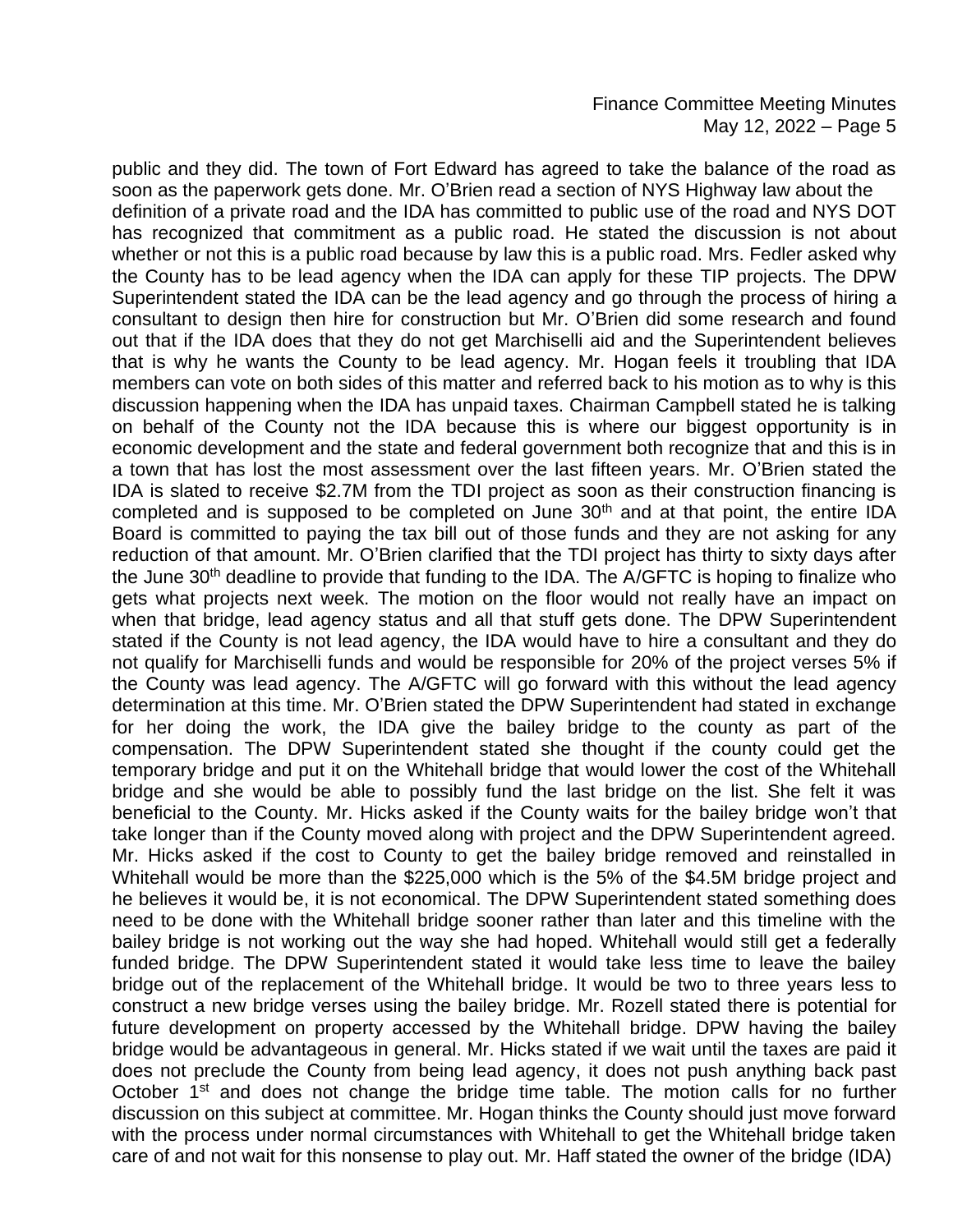Finance Committee Meeting Minutes May 12, 2022 – Page 6

is a deadbeat on the taxes and could pay these taxes suggesting they get a loan. He stated the County appoints the IDA members and the County wants these taxes paid. A motion to call the question was moved by Mrs. Fedler, seconded by Mr. Wilson, and adopted. The motion that the Finance Committee suspend discussion on concept of the County to act as lead agency for Marchiselli funding for the bridge project for the IDA until the tax obligation is satisfied was moved by Mr. Hogan, seconded by Mr. Hicks, and adopted.

Mrs. Fedler thanked the DPW Superintendent for her efforts and all the work and time she has put into this.

OTHER BUSINESS:

Finance Committee meeting scheduled for Thursday, May  $19<sup>th</sup>$  at 10 A.M. for the Treasurer's 2021 annual financial report. Chairman Campbell anticipates resolution coming forward from the discussions.

The meeting adjourned at 11:42 A.M.

*Debra Prehoda, Clerk Washington County Board of Supervisors*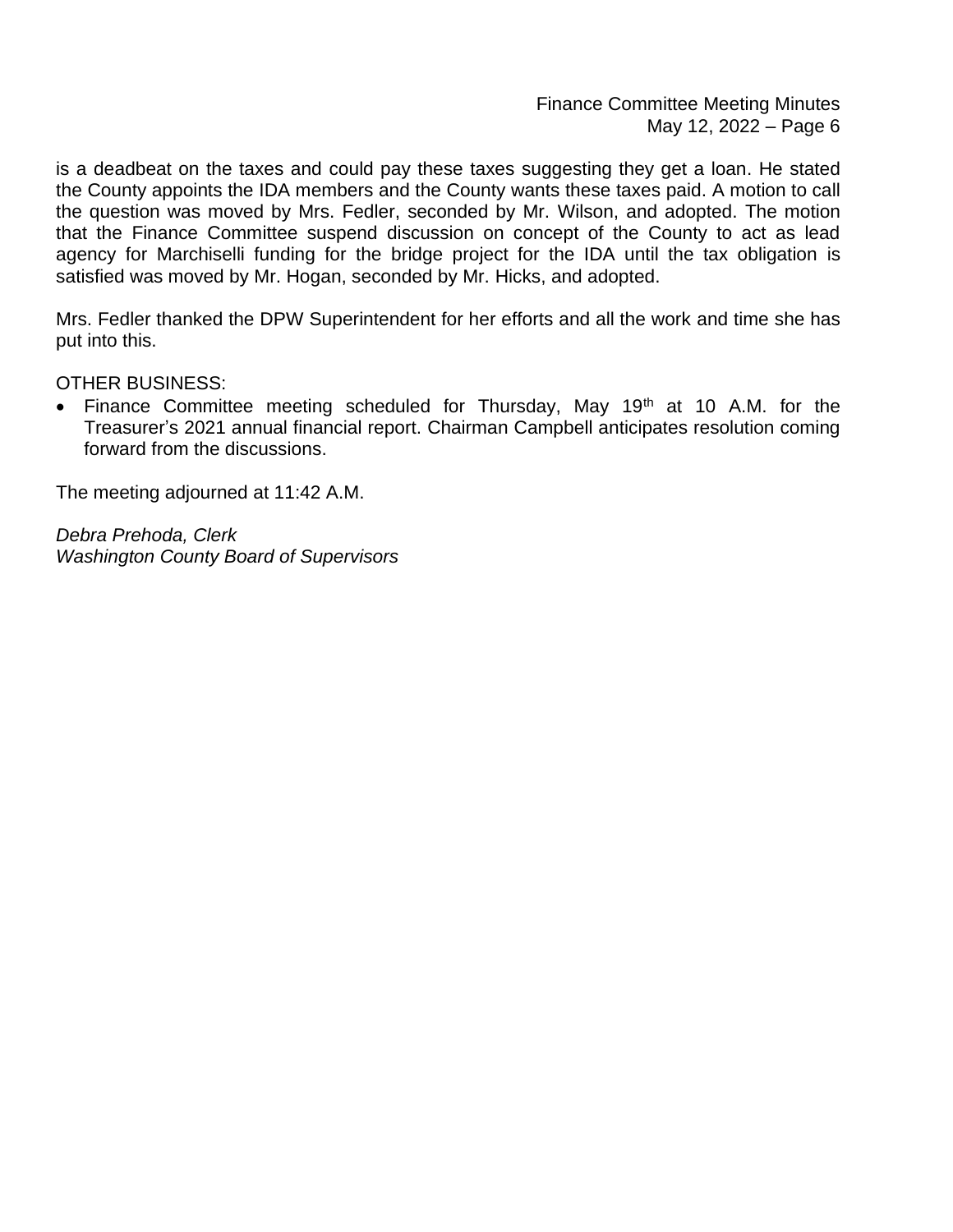

# **WASHINGTON COUNTY REAL PROPERTY TAX SERVICES**

WASHINGTON COUNTY MUNICIPAL CENTER 383 BROADWAY, FORT EDWARD, NEW YORK 12828 TELEPHONE: (518) 746-2130 FAX: (518) 746-2132 TDD: (518) 746-2146 e-mail: lchadwick@washingtoncountyny.gov

> *Laura B. Chadwick, CCD* Director

### **Monthly Report to Finance Committee Corrected Tax Bills/Refunds May 12, 2022**

| <b>Town</b>    | Tax<br>Roll<br>Year | Tax Map<br>Number        | Applicants<br>Name and Address | <b>Error</b>                                                                        | Original Tax<br><b>Bill Amount</b> | Refund<br><b>Amount</b> |
|----------------|---------------------|--------------------------|--------------------------------|-------------------------------------------------------------------------------------|------------------------------------|-------------------------|
| Fort<br>Edward | 2022                | 163.17-2-23              | Virginia Henry                 | RPTL Sect. 550<br>Par. $22(c)$<br>Clerical error<br>Aged exemption<br>removed       | \$993.60                           | \$385.31                |
|                |                     | Kingsbury 2022 146.-1-25 | <b>BOCES</b>                   | RPTL Sect. 5550<br>Par $2(h)$<br>Clerical error<br>\$434.17 penalties<br>added      | \$3,949.70                         | \$434.17                |
| Whitehall      | 2022                | $37 - 1 - 17.6$          | Gideon & Mary<br><b>Byler</b>  | RPTL Sect. 550<br>Par. $2(c)$<br><b>Clerical Error</b><br>Ag exemption<br>Not added | \$2,202.06                         | \$415.51                |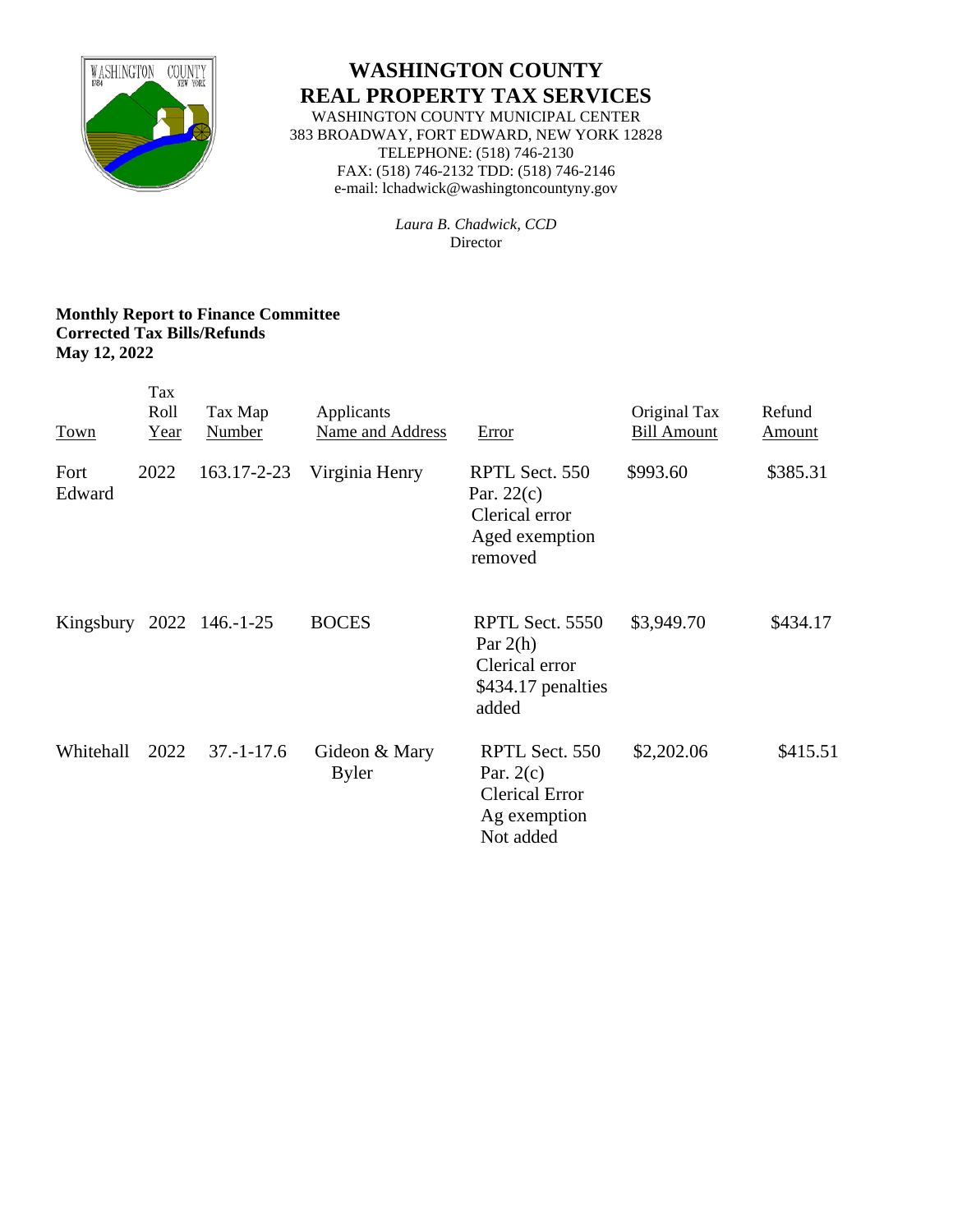# Resolution No. **A** May 20, 2022

By Supervisors

TITLE: Amend Budget – Youth Bureau for Rural Communities of Practice Phase III Grant

WHEREAS, the Youth Bureau/Alternative Sentencing has been notified of a grant in the amount of \$74,940 to be shared with Warren County to provide programming in both counties for youth at risk, and

WHEREAS, Resolution No. 107 of 2022 authorized entering into a MOU with Warren County for the shared funding, and

WHEREAS, these funds need to be added to the budget; now therefore be it

RESOLVED, that the County Treasurer is hereby authorized to make the following budget amendment:

Increase Appropriation:

| A.7310.122                     | OT 1.0 - Youth Bureau                 | 18,460 |
|--------------------------------|---------------------------------------|--------|
| A.7310.9030                    | Soc. Sec/Medicare                     | 1.413  |
| A.7310.9010                    | <b>State Retirement</b>               | 3,202  |
| (No. to be assigned by Treas.) | Comm. of Practice Grant - Contractual | 51,865 |
|                                |                                       | 74.940 |
|                                |                                       |        |

| Increase Revenue: |                              |        |
|-------------------|------------------------------|--------|
| A.7310.3820       | State Aid for Youth Programs | 74,940 |

BUDGET IMPACT STATEMENT: Recognizes 100% state funding in the 2022 budget.

Resolution No. **B** May 20, 2022 By Supervisors

# TITLE: Amend Office for the Aging Budget to Purchase a Utility Vehicle for the Nutrition Program

WHEREAS, the Health and Human Services Committee awarded a bid for a 2022 RAM ProMaster City for the Nutrition Program in the amount of \$32,084.83, and

WHEREAS, a budget amendment is needed for this purchase and the Finance Committee has approved transferring funds between line items for this purchase; now therefore be it

RESOLVED, that the County Treasurer is hereby authorized to make the following budget amendment:

| <b>Increase Appropriation:</b><br>A.6772.2070 | Vehicles – OFA                                                                            | 32,085 |
|-----------------------------------------------|-------------------------------------------------------------------------------------------|--------|
| Decrease Appropriation:<br>A.6010.4400        | Subcontractor - DSS                                                                       | 32,085 |
|                                               | BUDGET IMPACT STATEMENT: Transfers budgeted stimulus funds from contractual to equipment. |        |

Resolution No. **C** May 20, 2022 By Supervisors TITLE: Amend 2022 Budget for Adult Protective Services Grant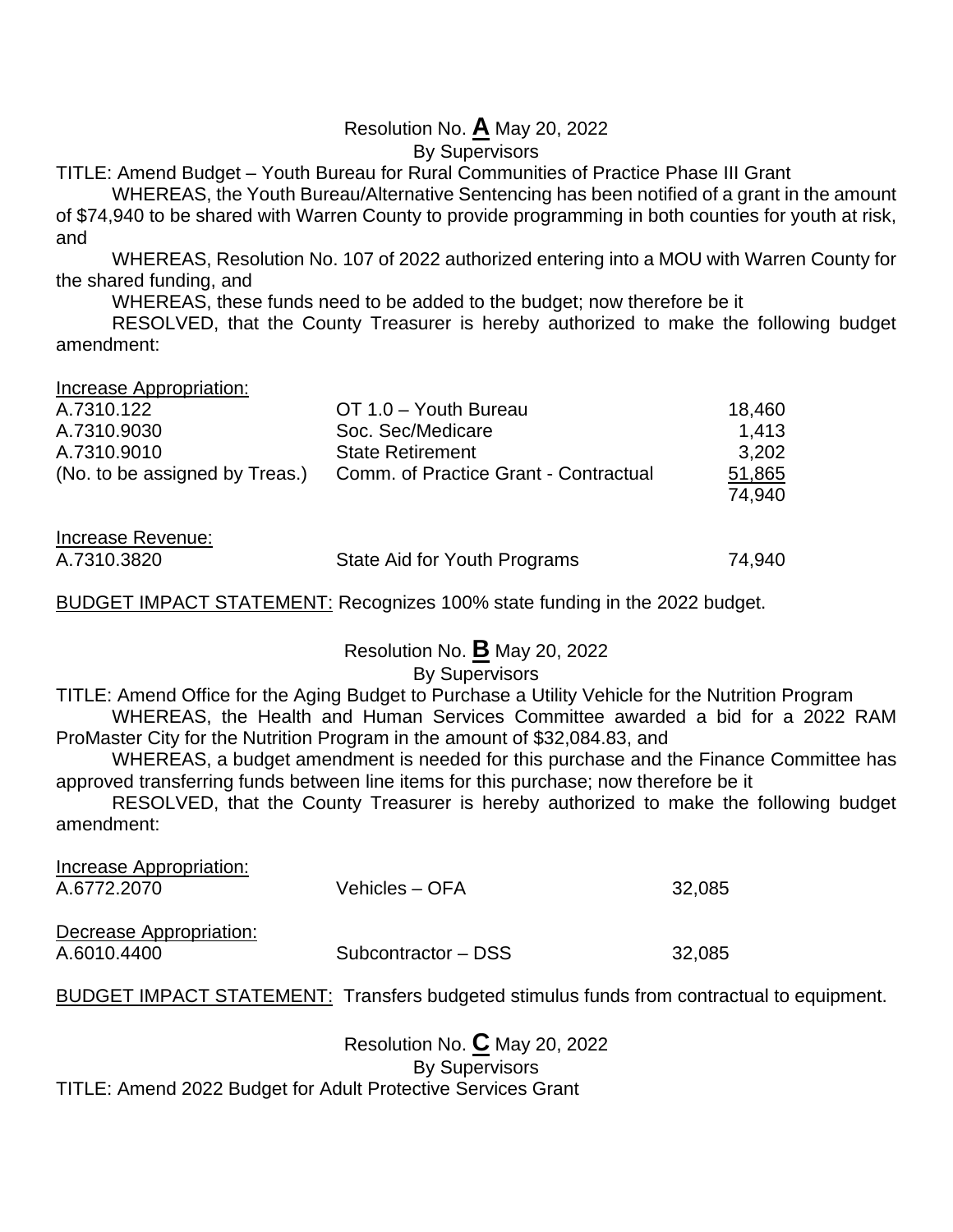WHEREAS, DSS has been notified of 100% federal funds made available through the American Rescue Plan Act of 2021 to provide goods and services to older adults in the amount of \$13,055, and WHEREAS, these funds need to be recognized in the budget; now therefore be it RESOLVED, that the County Treasurer is hereby authorized to make the following budget

amendment:

| Increase Appropriation:<br>A.6070.4290 | Services for Recipients - Expenses    | 13,055 |
|----------------------------------------|---------------------------------------|--------|
| Increase Revenue:<br>A.6010.4670       | Federal Aid – Services for Recipients | 13,055 |

BUDGET IMPACT STATEMENT: Recognizes 100% federal funds in the 2022 budget.

# Resolution No. **D** May 20, 2022

By Supervisors

TITLE: Amend 2022 Budget for Home Energy Assistance Program (HEAP) Administrative Allocation WHEREAS, DSS has received notice of additional HEAP funding related to the American

Rescue Plan for administration of HEAP in the amount of \$368,952, and

WHEREAS, this funding is flexible in terms of supporting their overall programming within the department, and

WHEREAS, DSS will use this funding for technology upgrades throughout the building, desks and chairs in the interview rooms and replacing various scanners, printers and iPads; now therefore be it

RESOLVED, that the County Treasurer is hereby authorized to make the following budget amendment:

Increase Appropriation:

| (No. to be assigned by Treas.) | HEAP ARPA Admin. - Equip.      | 68,952  |
|--------------------------------|--------------------------------|---------|
| (No. to be assigned by Treas.) | HEAP ARPA Admin. - Contractual | 300,000 |
|                                |                                | 368,952 |
| Increase Revenue:              |                                |         |
| A.6010.4641                    | <b>Federal Aid for HEAP</b>    | 368,952 |

BUDGET IMPACT STATEMENT: Recognizes HEAP administrative allocation in the budget.

Resolution No. **E** May 20, 2022 By Supervisors

TITLE: Amend 2022 Budget for Foster Care and Child Care

WHEREAS, in 2021 the Board of Supervisors earmarked \$288,160 of American Rescue Plan funds to make an investment in outreach, recruitment and training for foster care services, and

WHEREAS, this project also includes development in the area of child care providing outreach and training for regulated home daycare, and

WHEREAS, the Commissioner of Social Services has developed a plan and requested that these funds to be added to the 2022 budget; now therefore be it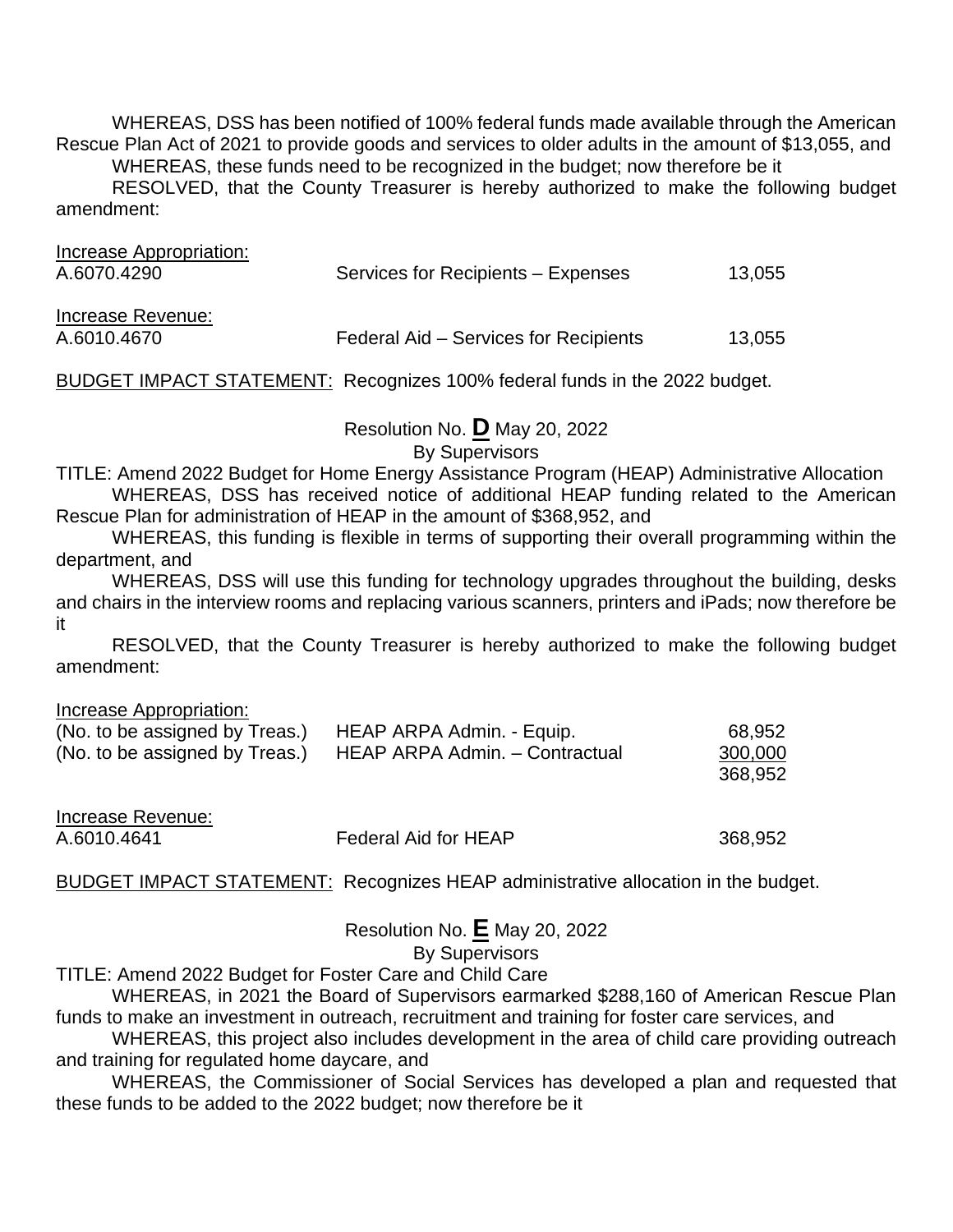RESOLVED, that the County Treasurer is hereby authorized to make the following budget amendment:

Increase Appropriation:

| (No. to be assigned by Treas.) | Foster Care Recruitment Exp. | 227,000        |
|--------------------------------|------------------------------|----------------|
| (No. to be assigned by Treas.) | Child Care Exp.              | <u>_61,160</u> |
|                                |                              | 288,160        |

Increase Appropriated Fund Balance:

A.599 **Appropriated Fund Balance** 288,160

BUDGET IMPACT STATEMENT: Recognizes ARPA funds earmarked for foster care and child care in the 2022 budget.

Resolution No. **F** May 20, 2022

By Supervisors

TITLE: Amend 2022 Sewer District No. 2 Budget for Engineering Planning Grant

WHEREAS, Resolution No. 251 dated November 19, 2021 amended the Sewer District No. 2 budget to recognize a NYS Department of Environmental Conservation Engineering Planning Grant (EPG) in the amount of \$100,000, and

WHEREAS, these funds are part of a project for a Feasibility Study related to significant infrastructure and operational needs of the district, and

WHEREAS, none of these funds were expended in 2021 and the Executive Director has requested to carryover this grant to the 2022 budget; now therefore be it

RESOLVED, that the County Treasurer is hereby authorized to make the following budget amendment:

| Increase Appropriation:<br>GB.8000.8110.4625.2102 | NYS DEC EPG                 | 100,000 |
|---------------------------------------------------|-----------------------------|---------|
| Increase Revenue:<br>GB.8000.8110.3990            | State Aid – Capital Project | 100,000 |

BUDGET IMPACT STATEMENT: Brings forward unspent grant funds into the 2022 budget.

Resolution No. **G** May 20, 2022

## By Supervisors

TITLE: Authorize Interfund Loan from the General Fund to Capital Project No. 114 – Sewer District No. 2 Long Term Control Plan

WHEREAS, Capital Project No. 114 was established to track all costs related to the Washington County Sewer District No. 2 Long Term Control Plan, and

WHEREAS, work at the Sewer plant began this spring and is to be funded by financing through the State Revolving Fund Program, and

WHEREAS, due to circumstances out of the Sewer District's control, the loan hasn't closed yet but is expected to close by June  $1<sup>st</sup>$  and funds be available by July  $1<sup>st</sup>$  at the latest, and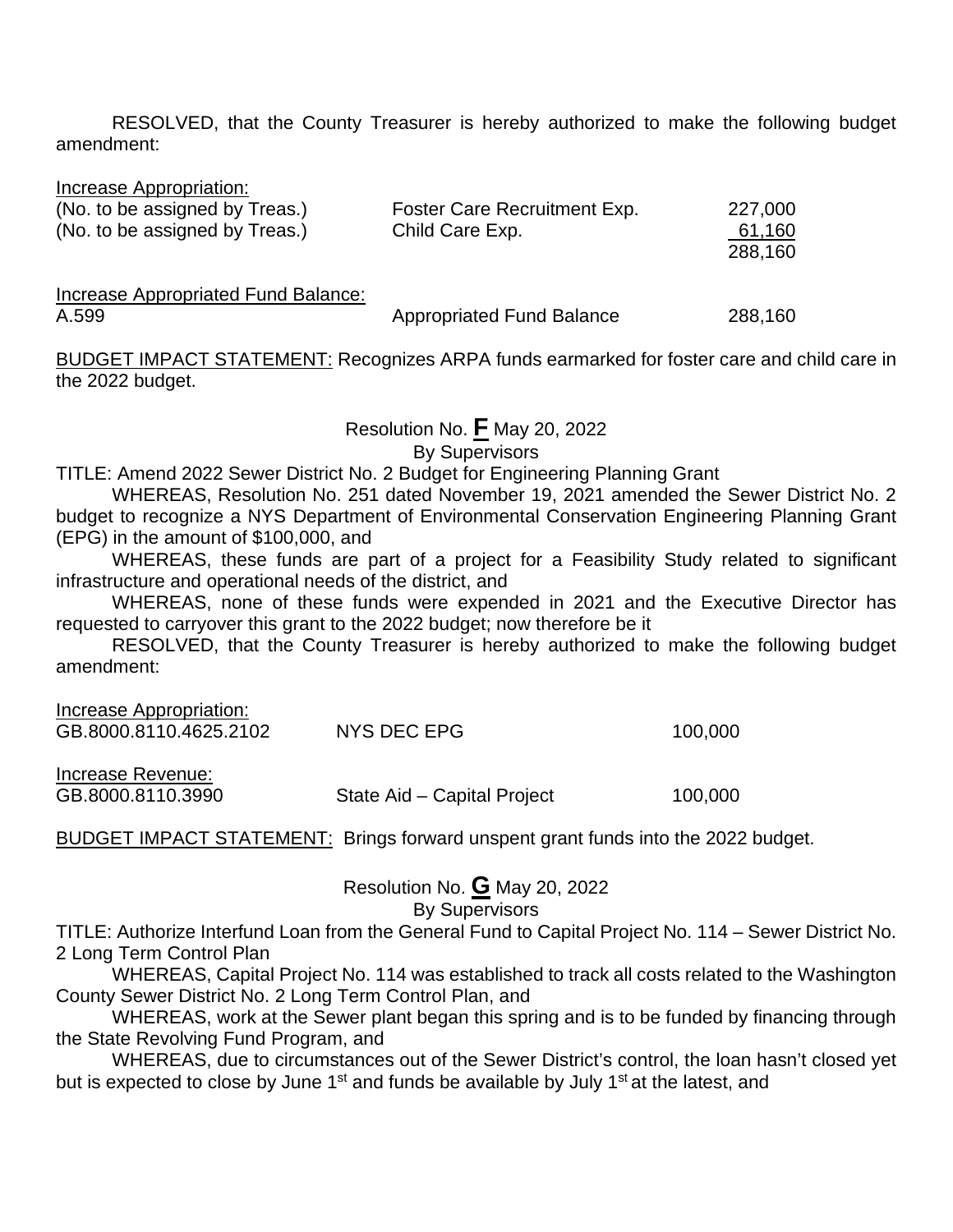WHEREAS, bills for this work will be due before this financing is in place and the Executive Director has requested an interfund loan from the general fund for up to \$2.5 million to pay these bills timely and not delay the projects, and

WHEREAS, the Public Works and Finance Committees recommend this loan be made; now therefore be it

RESOLVED, that the County Treasurer is hereby authorized to make an interfund loan to Capital Project No. 114 – Sewer District No. 2 Long Term Control Plan for up to \$2.5 million, to be repaid upon receipt of the funds from the State Revolving Fund Program together with interest to be charged at the rate currently being paid to the County at the time of repayment.

BUDGET IMPACT STATEMENT: None. Lost of interest income will be repaid by the Sewer District.

Resolution No. **H** May 20, 2022 By Supervisors

TITLE: Amend 2022 Budget – Probation for Fingerprinting

WHEREAS, the Director of Probation has requested a budget amendment transferring funds between line items to have all employees in the department properly fingerprinted, and

WHEREAS, the Public Safety and Finance Committees have approved this request; now therefore be it

RESOLVED, that the County Treasurer is hereby authorized to make the following budget amendment:

| Increase Appropriation: |                                 |       |
|-------------------------|---------------------------------|-------|
| A.3140.4250.02          | Fees, DCJS Livescan – Probation | 2.400 |
|                         |                                 |       |
| Decrease Appropriation: |                                 |       |
| ,                       | .                               |       |

A.3140.121 Reg. Earnings – Probation 2,400

BUDGET IMPACT STATEMENT: None. Transfer between line items.

Resolution No. **I** May 20, 2022

By Supervisors

TITLE: Amend County Road Fund Budget for Consolidated Highway Improvement Program (CHIP) Rollover Funds

WHEREAS, the 2022 budget contains \$3,420,712 in CHIPs funding, and

WHEREAS, the Highway Superintendent has requested that \$315,146 of rollover funds remaining from previous years be added to the 2022 budget for paving; now therefore be it

RESOLVED, that the County Treasurer is hereby authorized to make the following budget amendment:

| Increase Appropriation: |                                 |         |
|-------------------------|---------------------------------|---------|
| D.5000.5112.202         | Road Projects – Co. Road Fund   | 315,146 |
| Increase Revenue:       |                                 |         |
| D.5000.5112.3501        | <b>Consolidated Highway Aid</b> | 315.146 |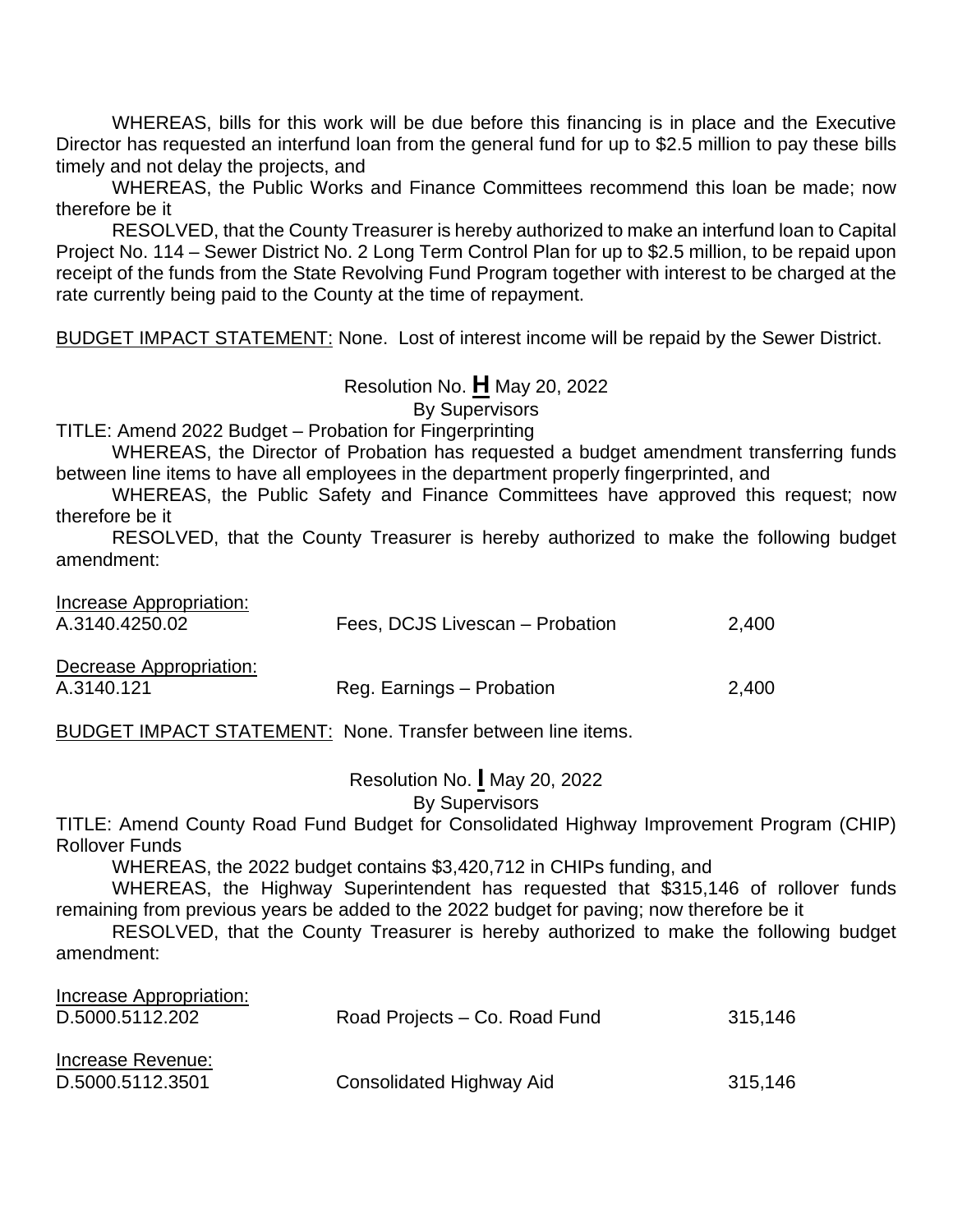# BUDGET IMPACT STATEMENT: Recognizes rollover CHIPs funds in the 2022 budget for paving.

Resolution No. **J** May 20, 2022

By Supervisors

TITLE: To Set Time and Place for a Public Hearing on Introductory Local Law "C" of 2022

WHEREAS, Introductory Local Law "C" of 2022 authorizing the use of video conferencing for committee meetings and meetings of the Washington County Board of Supervisors has been duly introduced in writing at a meeting of the Board of Supervisors; now therefore be it

RESOLVED, that a public hearing thereon be held by the Board of Supervisors in the Supervisors' Chambers, Fort Edward, New York on the 17<sup>th</sup> day of June, 2022 at 10:05 AM at which time all persons for or against the proposed Local Law may be heard; and be it further

RESOLVED, that notice of such public hearing be published at least five (5) days prior to said hearing in the official County newspapers for 2022.

BUDGET IMPACT STATEMENT: Costs for advertising contained in the budget.

### INTRODUCTORY LOCAL LAW NO. "C" OF 2022 COUNTY OF WASHINGTON, NEW YORK Introduced by Supervisors

A LOCAL LAW Authorizing the Use of Video Conferencing for Committee Meetings and Meetings of the Washington County Board of Supervisors

BE IT ENACTED by the Board of Supervisors of the County of Washington as follows:

- **SECTION 1:** This local law is enacted pursuant to the authority provided in Chapter 56 of the Laws of 2022 (Senate Bill 8006-C/Assembly Bill 9006-C) which amended Subdivision (c) of section 103 of the Public Officers Law as added by chapter 289 of the laws of 2000.
- **SECTION 2:** This law shall authorize the use of video conferencing and provide for the process and procedures for such by committees, subcommittees of the Board of Supervisors as well as by the Board of Supervisors itself.
- **SECTION 3:** At any meeting of the Board of Supervisors or a committee thereof, use of video conferencing during a meeting may be used at the discretion of the committee or Board provided that a minimum number of members are present to fulfill the body's quorum requirement in the same physical location or locations where the public can attend and the following criteria are met:

1. The Board of Supervisors has adopted this local law following a public hearing, for meetings of both the Board itself as well as its committees and subcommittees.

2. The Rules of the Board of Supervisors are amended to establish written procedures governing member and public attendance consistent with this law and such written procedures are conspicuously posted on the County's website.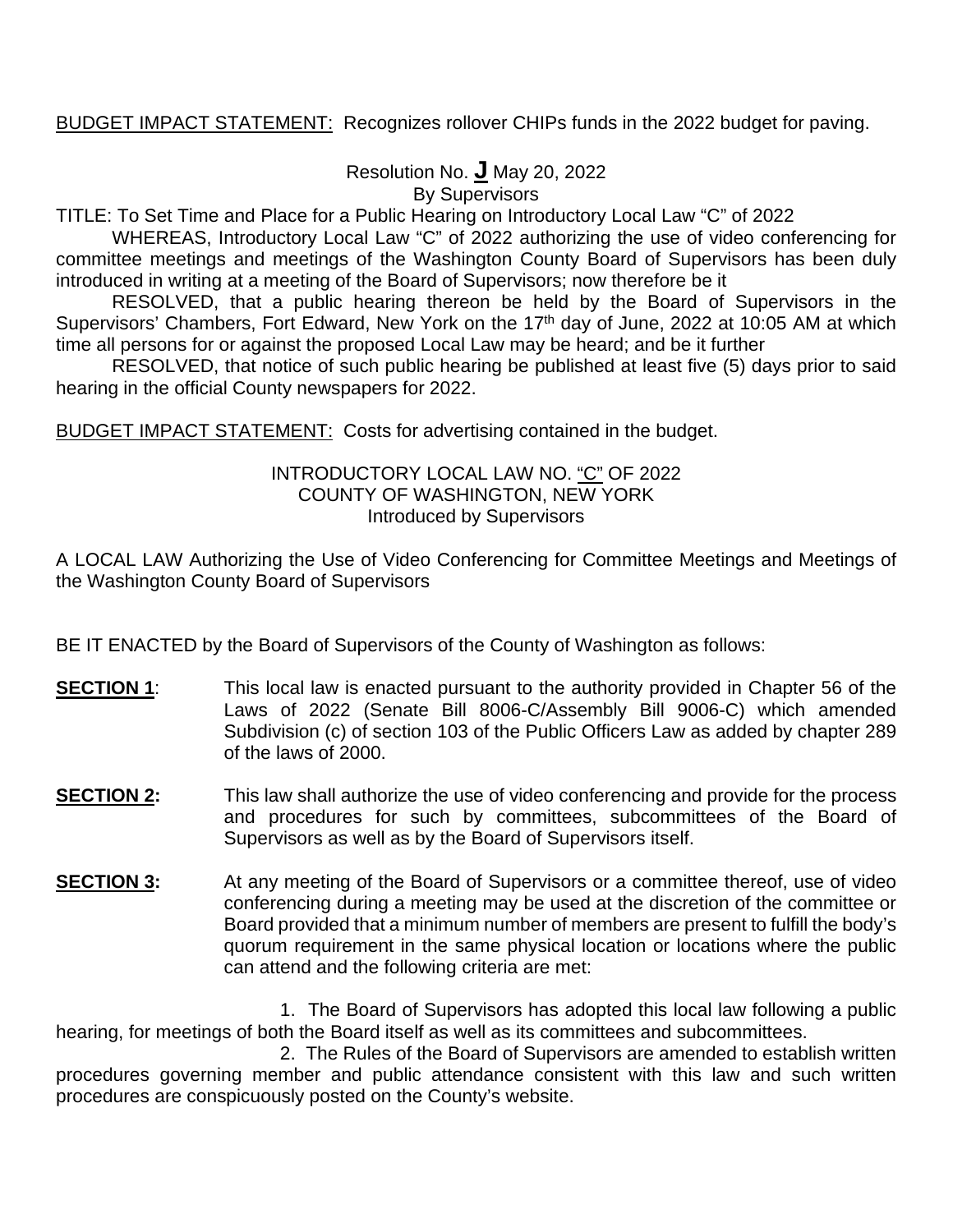3. Members of the Board or Committee shall be physically present at any such meeting unless such member is unable to be physically present at any such meeting location due to extraordinary circumstances including, but not limited to, disability, illness, care giving responsibilities or any other significant or unexpected factor or event which precludes the member's physical attendance at such meeting. Said extraordinary circumstances will be determined by the Chairman of the Board of Supervisors and/or the Chairman of the Committee in the case a committee meeting.

4. Except in the case of executive sessions conducted pursuant to section one hundred five of the Public Officers Law, the Board or Committee shall ensure that members of the Board or committee can be heard, seen and identified, while the meeting is conducted, including but not limited to any motions, proposals, resolutions, or any other matter formally discussed or voted upon.

5. The minutes of the meetings involving videoconferencing shall include which, if any, members participated remotely and shall be available to the public pursuant to section one hundred six of the Public Officers Law.

6. If videoconferencing is used to conduct a meeting, the public notice for the meeting shall inform the public that videoconferencing will be used, where the public can view and/or participate in such meeting, where required documents and records will be posted or available, and identify the physical location for the meeting where the public can attend.

7. The Clerk of the Board of Supervisors shall provide that each meeting conducted using videoconferencing shall be recorded and such recordings posted or linked on the public website of the Board of Supervisors within five (5) business days following the meeting, and shall remain so available for a minimum of five years thereafter. Such recordings shall be transcribed upon request.

8. If videoconferencing is used to conduct a meeting, there shall be an opportunity for members of the public to view such meeting via video, and to participate in proceedings via video conference in real time where public comment or participation is authorized and those participating in videoconferencing shall have the same public participation or testimony as those participating in person.

9. The in person participation requirements of this law shall not apply during a state disaster emergency declared by the governor pursuant to section 28 of the executive law, or a local state of emergency proclaimed by the Chairman of the Board of Supervisors, if the Board of Supervisors determines that the circumstances necessitating the emergency declaration would affect or impair the ability of the Board to hold an in person meeting.

**SECTION 4:** This local law shall take effect upon filing with the Secretary of State of the State of New York.

Resolution No. **K** May 20, 2022

By Supervisors

TITLE: Supplemental Mortgage Tax Disbursements

WHEREAS, per Resolution No. 215 entitled: Authorizing the Increase of the County Clerk's Mortgage Tax Administrative Fees dated August 17, 2018 the County Clerk increased the Mortgage Tax Administration fee to reflect the actual cost incurred by the office, and

WHEREAS, the Board of Supervisors elects to reimburse the several tax districts their total amount collected, and

WHEREAS, the budget needs to be amended for this disbursement; now therefore be it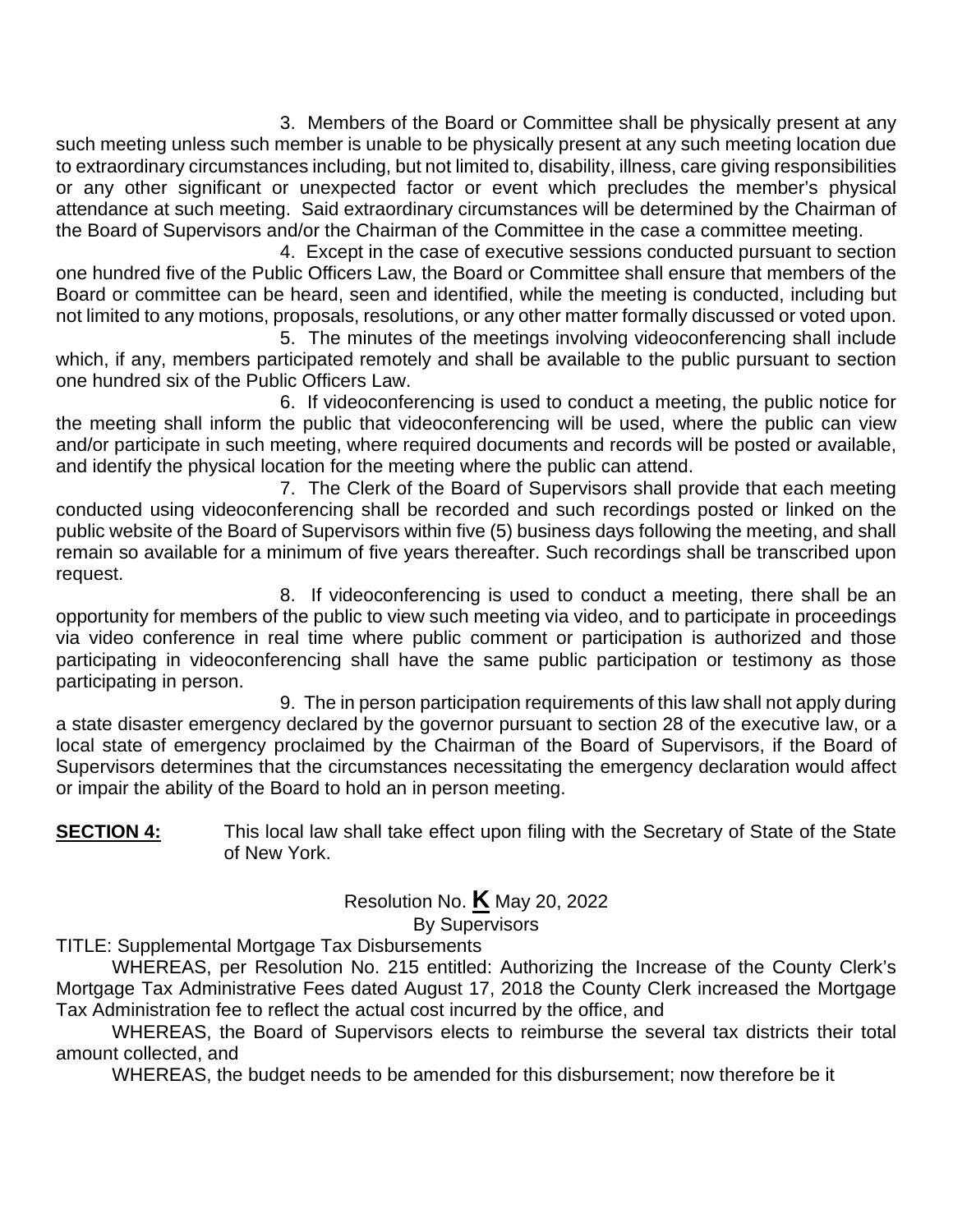RESOLVED, that the County Treasurer is hereby authorized to make the following budget amendment:

| Increase Appropriation:<br>A.1410.4440.MT | Misc. – Supp. Mort. Tax | 20,031 |
|-------------------------------------------|-------------------------|--------|
| Increase Revenue:<br>A.1410.1255          | <b>Clerk Fees</b>       | 20,031 |

;and be it further

RESOLVED, this Board of Supervisors issues the payment of the amounts listed below, and authorize and direct the County Treasurer to make payment of said amounts to the respective districts in accordance with the report.

| <b>TOWN OF ARGYLE</b>      | $\mathfrak{S}$<br>1,958.81      |
|----------------------------|---------------------------------|
| <b>TOWN OF CAMBRIDGE</b>   | \$<br>740.66                    |
| <b>TOWN OF DRESDEN</b>     | \$<br>400.60                    |
| <b>TOWN OF EASTON</b>      | \$<br>589.48                    |
| <b>TOWN OF FORT ANN</b>    | 2,361.69<br>\$                  |
| <b>TOWN OF FORT EDWARD</b> | \$<br>1,080.01                  |
| <b>TOWN OF GRANVILLE</b>   | \$<br>1,363.54                  |
| <b>TOWN OF GREENWICH</b>   | $\mathcal{L}$<br>1,794.48       |
| <b>TOWN OF HAMPTON</b>     | \$<br>400.60                    |
| <b>TOWN OF HARTFORD</b>    | \$<br>600.92                    |
| <b>TOWN OF HEBRON</b>      | \$<br>600.92                    |
| <b>TOWN OF JACKSON</b>     | \$<br>600.92                    |
| <b>TOWN OF KINGSBURY</b>   | \$<br>2,789.54                  |
| <b>TOWN OF PUTNAM</b>      | \$<br>600.92                    |
| <b>TOWN OF SALEM</b>       | $\boldsymbol{\theta}$<br>801.22 |
| <b>TOWN OF WHITE CREEK</b> | \$<br>810.20                    |
| <b>TOWN OF WHITEHALL</b>   | \$<br>464.31                    |
| <b>VILLAGE OF ARGYLE</b>   | \$<br>44.24                     |
|                            |                                 |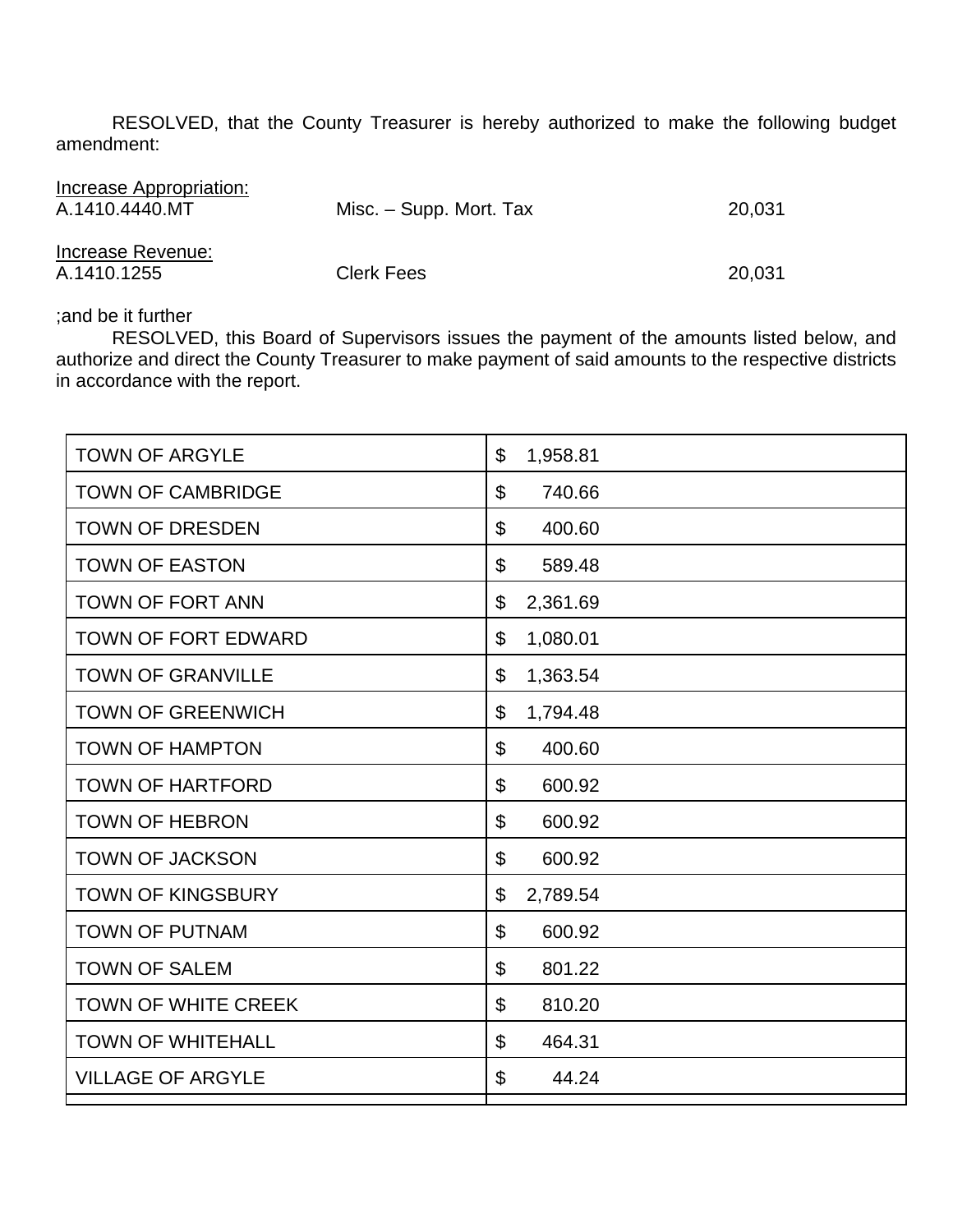| <b>VILLAGE OF CAMBRIDGE</b>                                    | \$<br>251.89   |
|----------------------------------------------------------------|----------------|
| <b>VILLAGE OF FORT ANN</b>                                     | \$<br>41.97    |
| <b>VILLAGE OF FORT EDWARD</b>                                  | \$<br>322.13   |
| <b>VILLAGE OF GRANVILLE</b>                                    | \$<br>238.90   |
| <b>VILLAGE OF GREENWICH</b>                                    | \$<br>220.01   |
| <b>VILLAGE OF HUDSON FALLS</b>                                 | \$<br>815.95   |
| <b>VILLAGE OF WHITEHALL</b>                                    | \$<br>136.61   |
| <b>GRAND TOTAL TO BE APPORTIONED AND</b><br><b>DISTRIBUTED</b> | 20,030.52<br>S |

# **2022 MORTGAGE TAX WARRANT**

# **To the Board of Supervisors of Washington County:**

Your Committee on Finance respectfully report from the financial statement relative to Mortgage Tax receipts made by the County Clerk and County Treasurer of Washington County for the period ending March 31, 2022, and filed in the Office of the Board of Supervisors of Washington County, it appears that the amount received ending March 31, 2022 allocable to the various towns and villages, was \$708,281.41, and after payment of all expenses the County's share to be distributed to the several tax districts amounts to \$687,938.40.

That the amounts to be distributed to the several tax districts of the County are as follows:

| <b>TOWN OF ARGYLE</b>      | \$66,581.25 |
|----------------------------|-------------|
| <b>TOWN OF CAMBRIDGE</b>   | \$28,485.14 |
| <b>TOWN OF DRESDEN</b>     | \$10,231.45 |
| <b>TOWN OF EASTON</b>      | \$21,547.63 |
| <b>TOWN OF FORT ANN</b>    | \$78,498.92 |
| <b>TOWN OF FORT EDWARD</b> | \$34,799.66 |
| <b>TOWN OF GRANVILLE</b>   | \$48,472.77 |
| <b>TOWN OF GREENWICH</b>   | \$59,262.71 |
| <b>TOWN OF HAMPTON</b>     | \$11,671.85 |
| <b>TOWN OF HARTFORD</b>    | \$23,601.09 |
| <b>TOWN OF HEBRON</b>      | \$21,532.27 |
|                            |             |